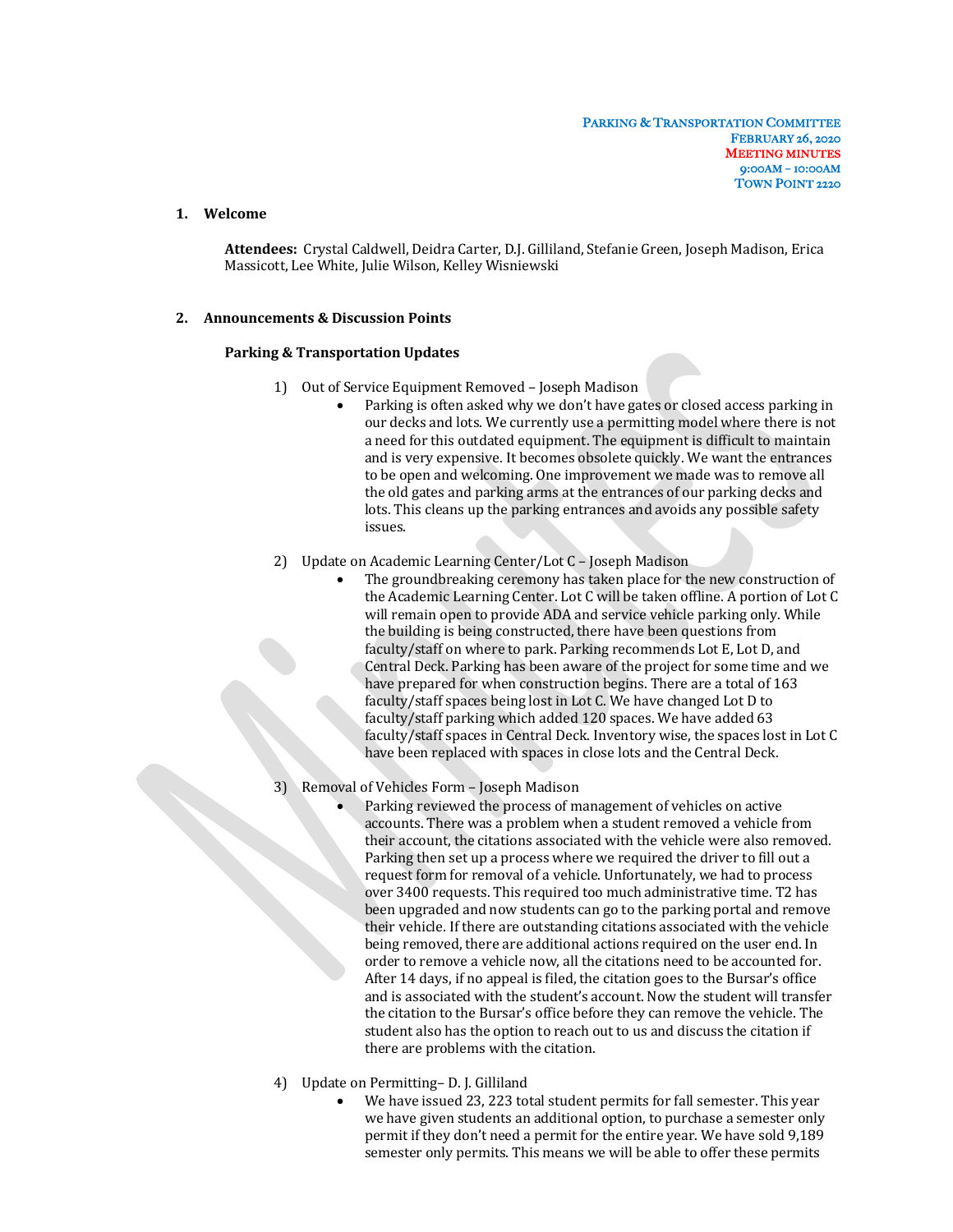again in the spring. This helps us keep track of the inventory of permits available each semester.

- 5) Evaluating Changing Lot Assignments/Marietta Campus D.J. Gilliland
	- We have completed construction on lot P38 on the Marietta campus. We issued permits for fall semester for this lot. The work was completed by August 1, a few days ahead of schedule. It allowed us to add 298 additional parking spaces. This helped Parking keep up with the growth we have seen on the Marietta campus and eliminated the need for off campus parking for the Marietta Campus.
- 6) Big Owl Bus Ridership Lee White
	- Parking has observed the first floor of P60 deck is underutilized, and the existing faculty/staff spaces are 100% occupied during peak times. There are 66 parking spaces in this area. Parking is going to relocate the 35 faculty/staff spaces on the second floor to the first floor, and designate the first floor as faculty/staff parking. This will add faculty/staff spaces and help with traffic on the upper floors. We are in the process of restriping and labeling directional arrows for this change. Student parking should not be affected.
- 7) Dedicated Space Update Lee White
	- We have seen consistent ridership growth across all the Big Owl Bus routes. The largest increase in ridership has been the Kennesaw/Marietta route and the Busbee Stadium route. We did add an additional apartment complex to the Busbee route and that has increased ridership. We are seeing more travel between campuses than compared to previous years. Across the board, volume seems to be highest on Tuesdays and Thursdays.
	- Parking has always partnered with athletics to provide bus service at the KSU home football games. Routes begin 3.5 hours before each game. We offer the gameday apartment route and the gameday campus loop route. Kennesaw/Marietta's normal route is scheduled 1:00pm to 8pm, athletics supplements those hours depending on game time. Game 1, ridership was higher than we have seen before. Athletics is pushing to get more student attendance at the games. 2600 were the number of student attendees and we had 2300 riders using the Big Owl Bus service. Parking has partnered with Athletics on a promotion to encourage bus ridership to the second game If students ride the bus, they will be entered in a raffle to be given away at the game.
- 8) Spring Permit Numbers Lee White
	- Beginning in September, Cobb Linc made significant route updates. They relocated their bus stop at Paulding Avenue to Parliament Garden Way located in front of the Bagwell building. The 40 route now stops on our campus. As does the 10 and the rapid 10 route. This route provides the same service between campuses that our KSU Marietta/Kennesaw route provides. This information is on the Cobb Linc website and we are working to add it to our website.

### **3.** Items from the floor – Committee Members

- When will Lot C close?
	- a. Currently Lot C is not closed. Once all the permits are obtained by Facilities, they can begin construction. Parking will be given a firm date for closure. The expectation is to close the lot at the end of March. This will depend on the permits. The closure of the lot will be communicated, either through Facilities or Parking, once the date is confirmed. Who will send out the communication has not vet been decided.